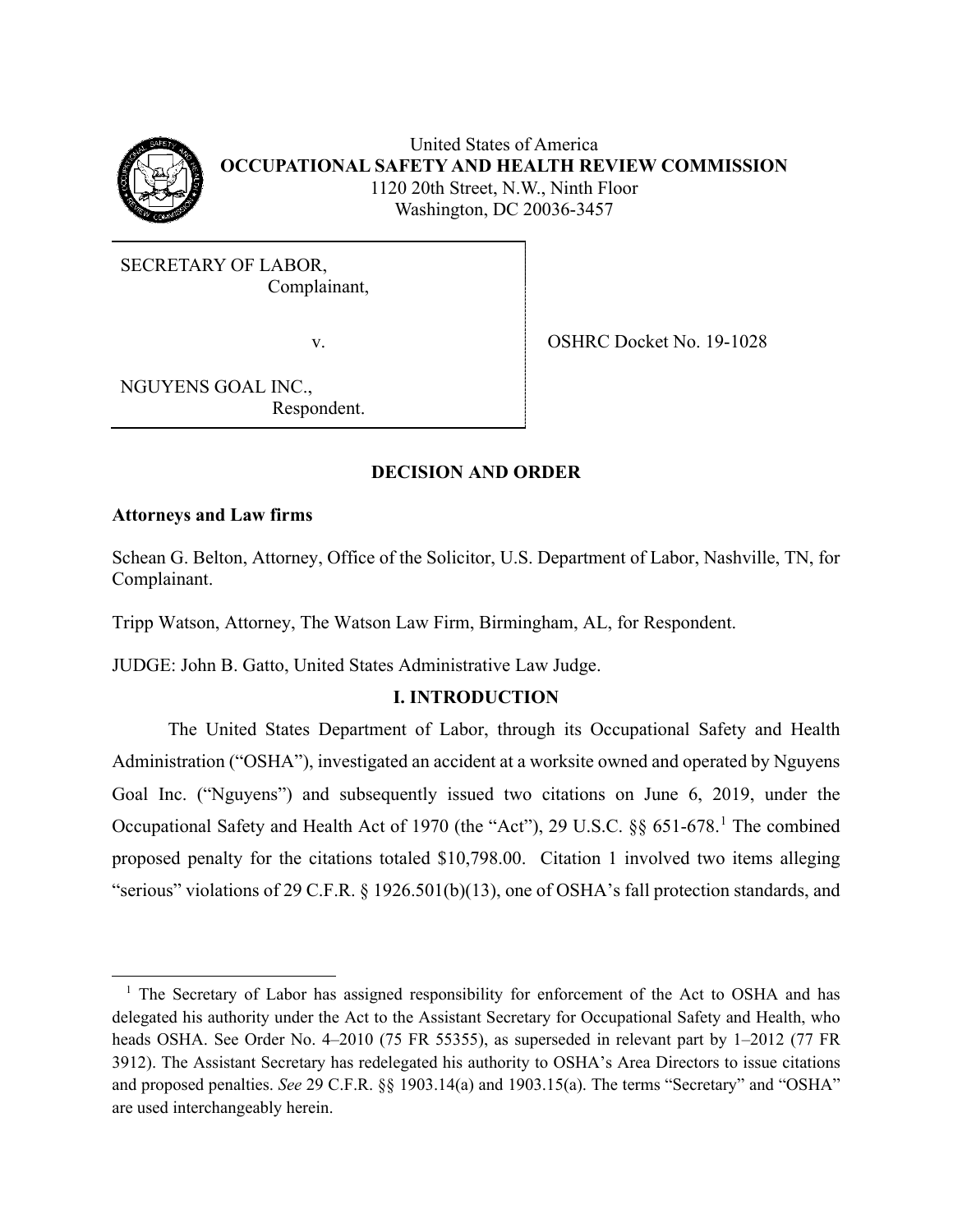[2](#page-1-0)9 C.F.R. § 1926.503(a)(1), OSHA's fall protection training standard.<sup>2</sup> Citation 2 involved two items alleging "other-than-serious" violations of 29 C.F.R. § 1904.39(a)(2), OSHA's reporting requirement standard, and 29 C.F.R. §1910.134(k)(6), OSHA's respiratory protection standard. A bench trial was held in Birmingham, Alabama, under the Commission's Simplified Proceedings.<sup>[3](#page-1-1)</sup>

Based upon the record, the Court finds that at all relevant times Nguyens was engaged in a business affecting commerce and was an employer within the meaning of sections 3(3) and 3(5) of the OSH Act. (Am. Pretrial Order, Ex. C, p. 13.) Further, the Court concludes the Commission has jurisdiction over the parties and subject matter in this case. (*Id.*) Pursuant to Commission Rule 90, after hearing and carefully considering all the evidence and the arguments of counsel, the Court issues this Decision and Order, which constitutes its final disposition of the proceedings under section 661(j) of the Act. 29 U.S.C.  $\S$  661(j).<sup>[4](#page-1-2)</sup> For the reasons indicated *infra*, the Court concludes all the elements necessary to prove the alleged violations have been established by the Secretary, and therefore, the citations are **AFFIRMED**.

## **II. BACKGROUND**

Ms. Binh "Sandy" Nguyen is the sole owner of Nguyens, which operates as an eclectic business with various services offered in real estate investment, construction, remodeling, and nail and spa services. (Tr. 20, 22, 24, 47; Ex. C-9). Although the Nguyens business card advertised that Nguyens provided real estate investment, construction, remodeling services, and nail and spa services, Ms. Nguyen asserted the business card was not an accurate statement of what her business did, and asserted Nguyens did not provide construction or remodeling services (Tr. at 20, 24, 47; Ex. G-9). Weighing the credibility of Ms. Nguyen's testimony against that of the other witnesses, the Court does not find her testimony credible as to the scope of her business.

<span id="page-1-0"></span> $2$  The Act contemplates various grades of violations of the statute and its attendant regulations— "willful"; "repeated"; "serious"; and those determined "not to be of a serious nature" (referred to by the Commission as "other-than-serious"). 29 U.S.C. § 666. A serious violation is defined in the Act; the other grades are not. *See* 29 U.S.C. § 666(k)*.*

<span id="page-1-1"></span><sup>&</sup>lt;sup>3</sup> Simplified Proceedings provides simplified procedures for resolving contests under the Occupational Safety and Health Act of 1970, so that parties before the Commission may reduce the time and expense of litigation while being assured due process and a hearing that meets the requirements of the Administrative Procedure Act, 5 U.S.C. 554. *See* 29 C.F.R §§ 2200.200-2200.211.

<span id="page-1-2"></span><sup>&</sup>lt;sup>4</sup> If any finding is in truth a conclusion of law, or if any stated conclusion is in truth a finding of fact, it shall be deemed so.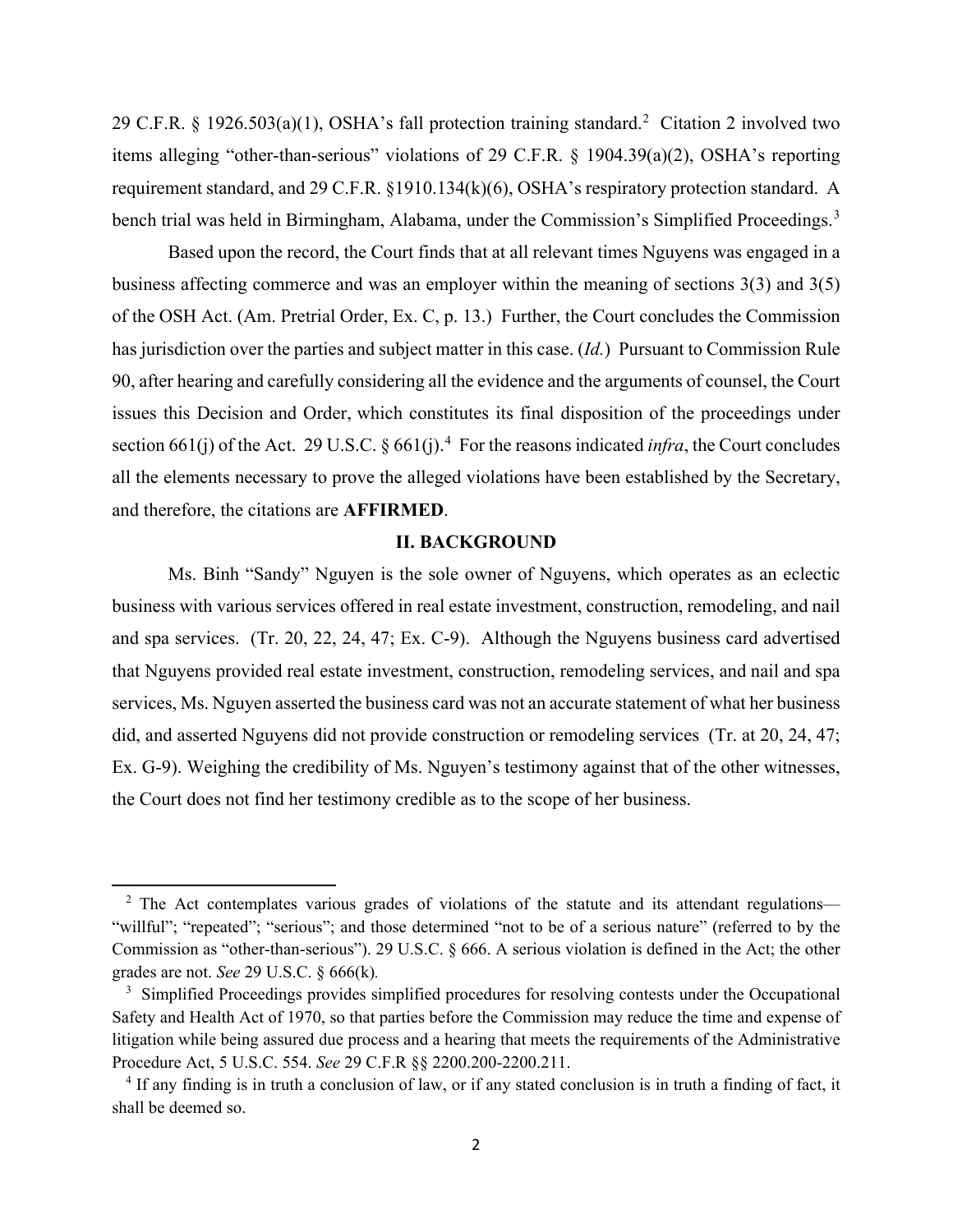Nguyens owns and maintains several properties, including one located at 3311 16<sup>th</sup> Ave N., Birmingham, Alabama ("Worksite"). Under the direction of Mike Tran, Ms. Nguyen's boyfriend at the time of the accident, Nguyens was in the process of remodeling an apartment at the Worksite on December 11, 2018, when a worker, Francisco Bravo Valdez, fell from the attic to the ground floor while installing insulation in the attic of apartment 3325 sustaining a serious injury. (Tr. 32-33, 55-56, 79-80, 80-83, 105, 125-126; Dep. Tr. 5-6; Ex. J-1 ¶¶C(1)-(4)). While Valdez was blowing in the insulation, he had no safety harness or fall protection to prevent him from falling over 8 feet to the floor. (Tr. 81-83). Valdez suffered a serious injury from the fall and was rushed to the hospital where he spent several days due to his injuries. (Tr. 20-22, 81- 82128-129; *see also* Ex. J-1 ¶¶C1 - C3). Nguyen Goal did not report the in-patient hospitalization of the worker to OSHA. (*Id.* at ¶C4).

Compliance officer Jennifer McWilliams testified that she conducted an opening conference with Ms. Nguyen at her nail salon and Ms. Nguyen admitted Tran was responsible for the job site and any work that was being done (Tr. at 121-122). McWilliams also testified that Ms. Nguyen admitted she and Tran hired Valdez to do clean-up work for the different companies (Tr. at 122). McWilliams spoke to Tran a few days after the opening conference and Tran told her that the jobsite was Ms. Nguyen's project and that he was just helping her (Tr. at 127). Tran admitted to McWilliams that they would pay Valdez with cash and that the company could not afford to carry insurance (Tr. at 127). McWilliams also interviewed Valdez a few months after the accident and testified there were several factors that led her to believe that he was Nguyens' s employee, and particularly, that he was not in business for himself; he had been at the site doing odd jobs for two or three months; he had no particular skills; he didn't own any specialized tools for the trade; and that Tran would text him to inform him of the locations for other jobs. (Tr. 153-156). McWilliams also obtained copies of the text messages that Tran sent to Valdez and confirmed that addresses where he was sent were properties owned by Ms. Nguyen or by Nguyens (Tr. at 158- 159; *see also* Ex. GX- 7 and Ex. GX -8). Much of McWilliams testimony was confirmed by other witnesses.

Valdez stated in his deposition Tran told him what work to perform at the worksite (Valdez Dep. at 8). He also testified in his deposition that not only did he work at the apartment complex where he was injured, he also worked at other apartments owned by Tran (*Id.* at 9). He testified that Tran set his hours and if he wanted to come in late, he would have to ask Tran (*Id.* at 11).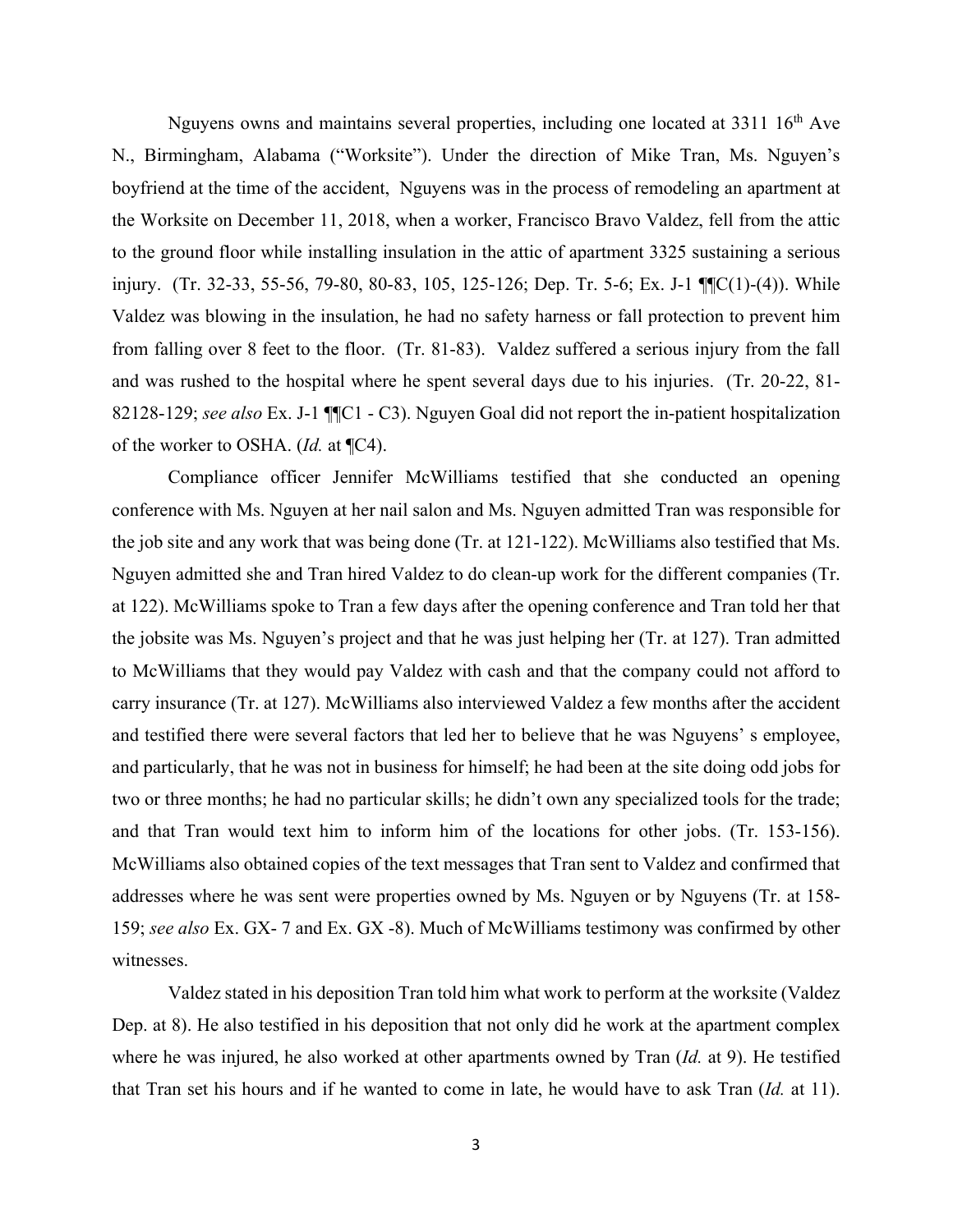Valdez also testified that he believed that Tran Mike and Ms. Nguyen worked together because if he was working at some apartments she would arrive to supervise (*Id.* at 13). Valdez testified that he was not in business for himself in the months leading up to his accident and that he did not work for anyone else but Tran (*Id.* at 14-15). He testified that he would work normally six days per week at different properties, that Tran would tell him where to show up for work each day by sending him a text, and that Tran told him the amount he would be paid to work for Tran (*Id.* at 15, 24).

James Besky owned an air conditioning and refrigeration business, Veterans United Heating and Cooling, LLC, and was hired as a HVAC contractor by Tran to install new air conditioning units at the apartments located at the worksite (Tr. at 69). Besky initially brought the contract for the work to Tran's home but after Ms. Nguyen requested an amendment to add a specific date to the contract, Besky re-wrote the contract as requested and brought it to Ms. Nguyen's nail salon where she signed the contract, and wrote a check for the work that was to be done (Tr. 69-72; *see also* Ex. GX-10). (Tr. at 71). The contract listed Tran as the "General Contractor." (Ex. GX-10). While Besky worked at the apartment worksite he witnessed Tran directing Frank to conduct various jobs and also saw Frank working for Tran at other apartments and believed Tran was Nguyens' s general contractor (Tr. at 73-74, 76).<sup>[5](#page-3-0)</sup> Besky also testified that Tran paid Frank hourly (Tr. at 75). Besky also worked at other apartments for Tran and Tran would send a text message that would indicate which apartment needed to have an AC united repaired (Tr. at 87-88). Although Tran would send the text about the job, Besky would go to Ms. Nguyen's Nail Salon to receive payment for the jobs (Tr. at 87).

Besky testified that Ms. Nguyen told him that before she married Tran, she had her own contractors and was unhappy with how Tran was handling the work (Tr. at 77). She told Besky that she was ready to divorce and leave  $Tran^6$  $Tran^6$  (Tr. at 77). Besky testified that Ms. Nguyen always deferred to Tran on decisions and that Tran did not own his own business (Tr. at 78). After Valdez fell through the attic the morning of December 11, 2018, Besky called 911 and then Tran showed up later (Tr. 82-83). Tran told Besky not to talk to anyone about the accident including OSHA (Tr. at 84).

<span id="page-3-0"></span><sup>&</sup>lt;sup>5</sup> While Besky's "belief" is not dispositive, it is cumulative evidence corroborated by his contract with Ms. Nguyen, which listed "Mike" Tran as the "General Contractor." (Ex. GX-10).

<span id="page-3-1"></span> $6$  It is not clear from the record whether Ms. Nguyen and Mike Tran were ever married but there is no dispute at the time of the accident they were a "couple."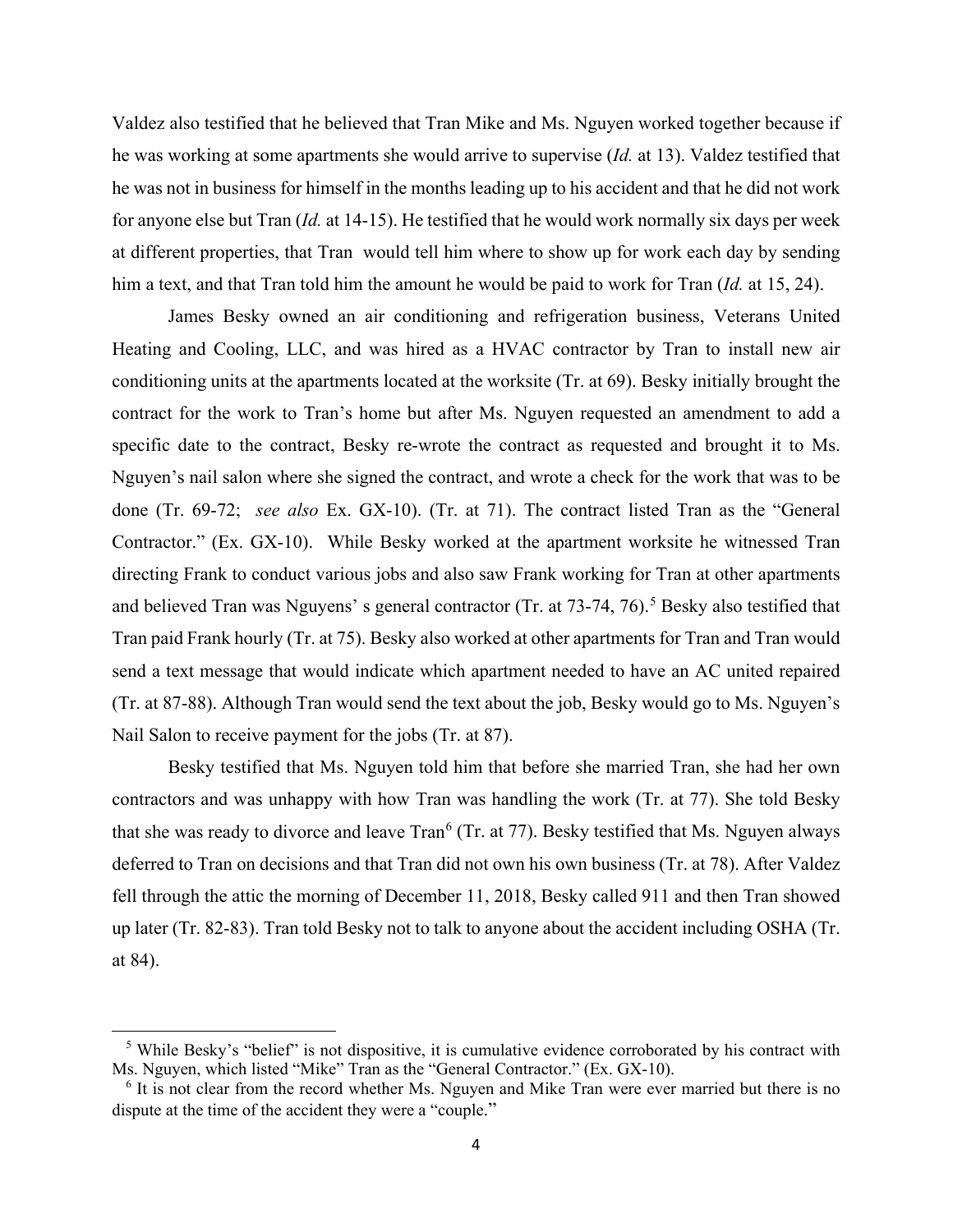### **III. ANALYSIS**

The fundamental objective of the Act is to prevent occupational deaths and serious injuries. *Whirlpool Corp. v. Marshall*, 445 U.S. 1, 11 (1980). Thus, "[t]he Act's purpose is straightforward: 'to assure so far as possible safe and healthful working conditions' for 'every working man and woman in the Nation.' " *Sec'y, U.S. Dep't of Labor v. Action Elec. Co.*, 868 F.3d 1324, 1333 (11th Cir. 2017) (*quoting Georgia Pac. Corp. v. Occupational Safety & Health Review Comm'n*, 25 F.3d 999, 1004 (11th Cir. 1994) (*quoting* 29 U.S.C. § 651(b)). To achieve this purpose, the Act imposes two duties on an employer: a "general duty" to provide to "each of his employees employment and a place of employment which are free from recognized hazards that are causing or are likely to cause death or serious physical harm to his employees," 29 U.S.C. § 654(a)(1); and a specific duty to comply with all applicable occupational safety and health standards promulgated under the Act. *Id.* § 654(a)(2). Pursuant to that authority, the standard at issue in this case was promulgated.<sup>[7](#page-4-0)</sup>

Under the law of the Eleventh Circuit where this case arose,  $8$  "the Secretary will make out a prima facie case for the violation of an OSHA standard by showing (1) that the regulation applied; (2) that it was violated; (3) that an employee was exposed to the hazard that was created; and importantly, (4) that the employer 'knowingly disregarded' the Act's requirements." *Quinlan v. Sec'y, U.S. Dep't of Labor*, 812 F.3d 832, 836 (11th Cir. 2016) (quoting *ComTran Grp., Inc. v. U.S. Dep't of Labor*, 722 F.3d 1304, 1307 (11th Cir. 2013)). "If the Secretary establishes a prima facie case with respect to all four elements, the employer may then come forward and assert the affirmative defense of unpreventable or unforeseeable employee misconduct." *Id.* (citing *id.* at 1308).

<span id="page-4-0"></span><sup>&</sup>lt;sup>7</sup> As indicated *supra*, the Secretary delegated his authority under the Act to the Assistant Secretary of Labor for Occupational Safety and Health. The Assistant Secretary has promulgated the occupational safety and health standards at issue.<br><sup>8</sup> The Commission has held that "[w]here it is highly probable that a case will be appealed to a particular

<span id="page-4-1"></span>circuit, the Commission generally has applied the precedent of that circuit in deciding the case— even though it may differ from the Commission's precedent." *Kerns Bros. Tree Serv.*, 18 BNA OSHC 2064, 2067 (No. 96-1719, 2000). The employer or the Secretary may appeal a Commission order to the federal court of appeals for the circuit in which the violation allegedly occurred or where the employer has its principal office, and the employer also may appeal to the District of Columbia Circuit. *See* 29 U.S.C. §§ 660(a) and (b). The Court applies the precedent of the Eleventh Circuit in deciding the case where it is highly probable that the case will be appealed.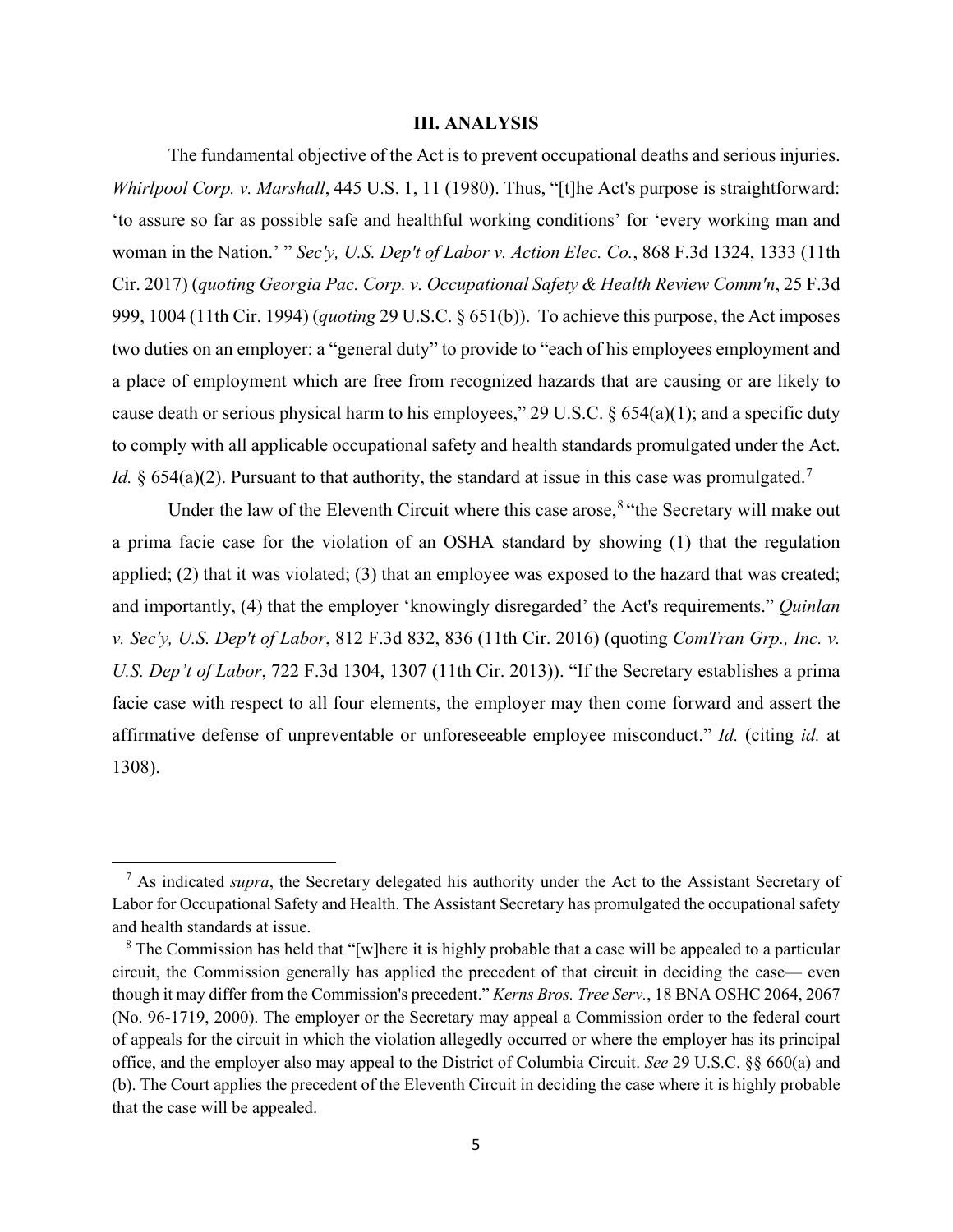At trial, Nguyens agreed to "stipulate to the citations and accept them if there is an employment relationship found[.]" (Tr. 170-71.) Nguyens' s post-trial brief also did not address the merits of the alleged violations; instead, it focused the entirety of its brief on whether it was properly characterized as Valdez's employer at the worksite. The Court concludes there is no dispute the Secretary has met his burden of proof as to each element of his case in chief as to both citations (including the characterization of the violations as "serious" and "other-than-serious"). However, Nguyens did not stipulate to the appropriateness of the penalty amounts (Tr. 171). Therefore, the Court's analysis *infra* will be limited to the employer – employee relationship and the proposed penalties.

## **A. Employer-Employee Relationship**

The Secretary bears the burden of showing that the cited respondent is the employer of the exposed workers at the site. *Quinlan v. Sec'y, U.S. Dep't of Labor*, 812 F.3d 832, 836 (11th Cir. 2016). The Act defines an employee as "an employee of an employer who is employed in a business of his employer which affects commerce." 29 U.S.C. § 652(6). This "nominal definition of 'employee' . . . is completely circular and explains nothing." *Nationwide Mut. Ins. Co. v. Darden*, 503 U.S. 318, 323 (1992). "[W]hen Congress has used the term 'employee' without defining it, we have concluded that Congress intended to describe the conventional master-servant relationship as understood by common-law agency doctrine." *Cmty. for Creative Non-Violence v. Reid*, 490 U.S. 730, 739–40 (1989). Nguyens argues that Valdez admitted in a subsequent civil lawsuit against Nguyens that he was not an employee of Nguyens under the Alabama Workers' Compensation Act. (Ex. Rx-3  $\P$  7; Rx-4  $\P$  7.)

The Court concludes this admission is not dispositive since the Supreme Court has admonished that when "Congress intended terms such as 'employee,' 'employer,' and 'scope of employment' to be understood in light of agency law, we have relied on the general common law of agency, rather than on the law of any particular State, to give meaning to these terms." *Cmty. for Creative Non-Violence v. Reid*, 490 U.S. 730, 740 (1989). Thus, "[t]o determine whether the Secretary has established the existence of an employer-employee relationship, the Commission relies upon the "*Darden* factors." *A.H. Sturgill Roofing*, Inc., 2019 WL 1099857, at \*37 (No. 13- 0224, 2019) (quoting *Sharon & Walter Constr., Inc.*, 23 BNA OSHC 1286, 1289 (No. 00-1402, 2010)).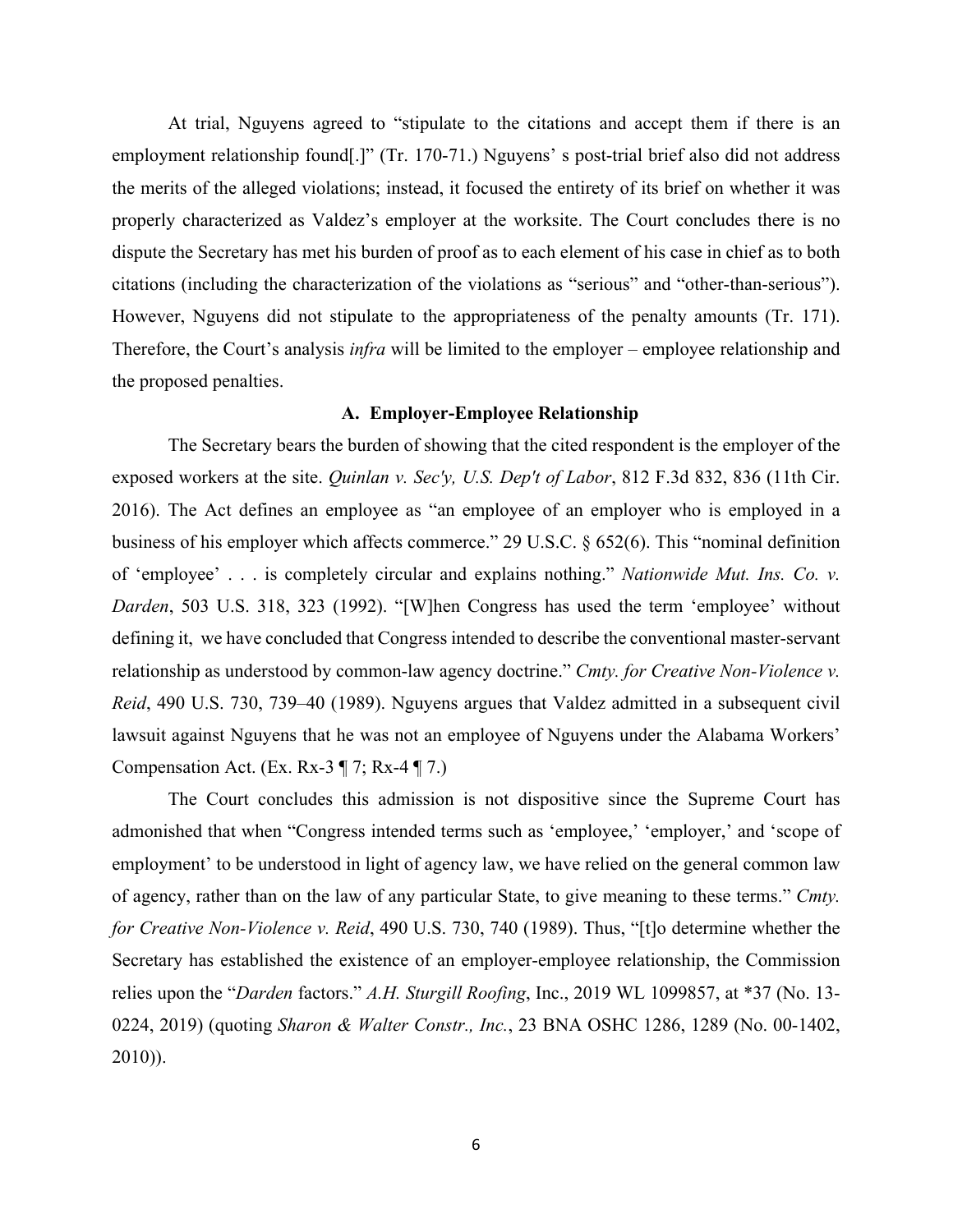In *Darden*, the Court adopted a common-law test for determining who qualifies as an "employee":

In determining whether a hired party is an employee under the general common law of agency, we consider the hiring party's right to control the manner and means by which the product is accomplished. Among the other factors relevant to this inquiry are the skill required; the source of the instrumentalities and tools; the location of the work; the duration of the relationship between the parties; whether the hiring party has the right to assign additional projects to the hired party; the extent of the hired party's discretion over when and how long to work; the method of payment; the hired party's role in hiring and paying assistants; whether the work is part of the regular business of the hiring party; whether the hiring party is in business; the provision of employee benefits; and the tax treatment of the hired party.

### *Darden*, 503 U.S. at 323–24 (quoting *Reid*, 490 U.S. at 751–752).

Ms. Nguyen admitted that in the time leading up to the accident she and her boyfriend Mike Tran discussed the work she needed to be done at her properties, such as trimming bushes, cleaning gutters, changing locks, painting rooms, repairing sheet rock, and other maintenance things, and Tran would then secure the workers for her, and Ms. Nguyen would give Tran the money to pay the workers (Tr. at 26-27, 34, 38). Nguyen also signed contracts listing Tran as the "General Contractor." (*See e.g.*, Ex. GX-10). The Court concludes Tran acted as Nguyens's agent when he secured workers on its behalf and conducted supervisory work on behalf of and for the benefit of Nguyens.

Valdez was told by Tran what work to perform at the worksite and Tran set his hours and if he wanted to come in later, he would have to ask Tran (Valdez Dep. at 8, 11). Valdez not only worked for Tran at the worksite where he was injured, but also worked at other apartments owned by Tran (*Id.* at 9). Valdez was not in business for himself in the months leading up to his accident and did not work for anyone else but Tran (*Id.* at 14-15). Normally, Valdez worked six days per week at the different properties (*Id.* at 15). Tran would tell Valdez where to show up for work each day by sending him a text and Tran told Valdez the amount he would be paid to work (*Id.* at 15, 24).

Considering all the elements of the relationship between Nguyens and Tran and Valdez, the Court finds the relationships were more akin to that of an employer-employee rather than of a self-employed independent contractor. Analyzing all the *Darden* factors, especially the significant control Respondent had in obtaining and assigning work, paying on an hourly basis (in cash), and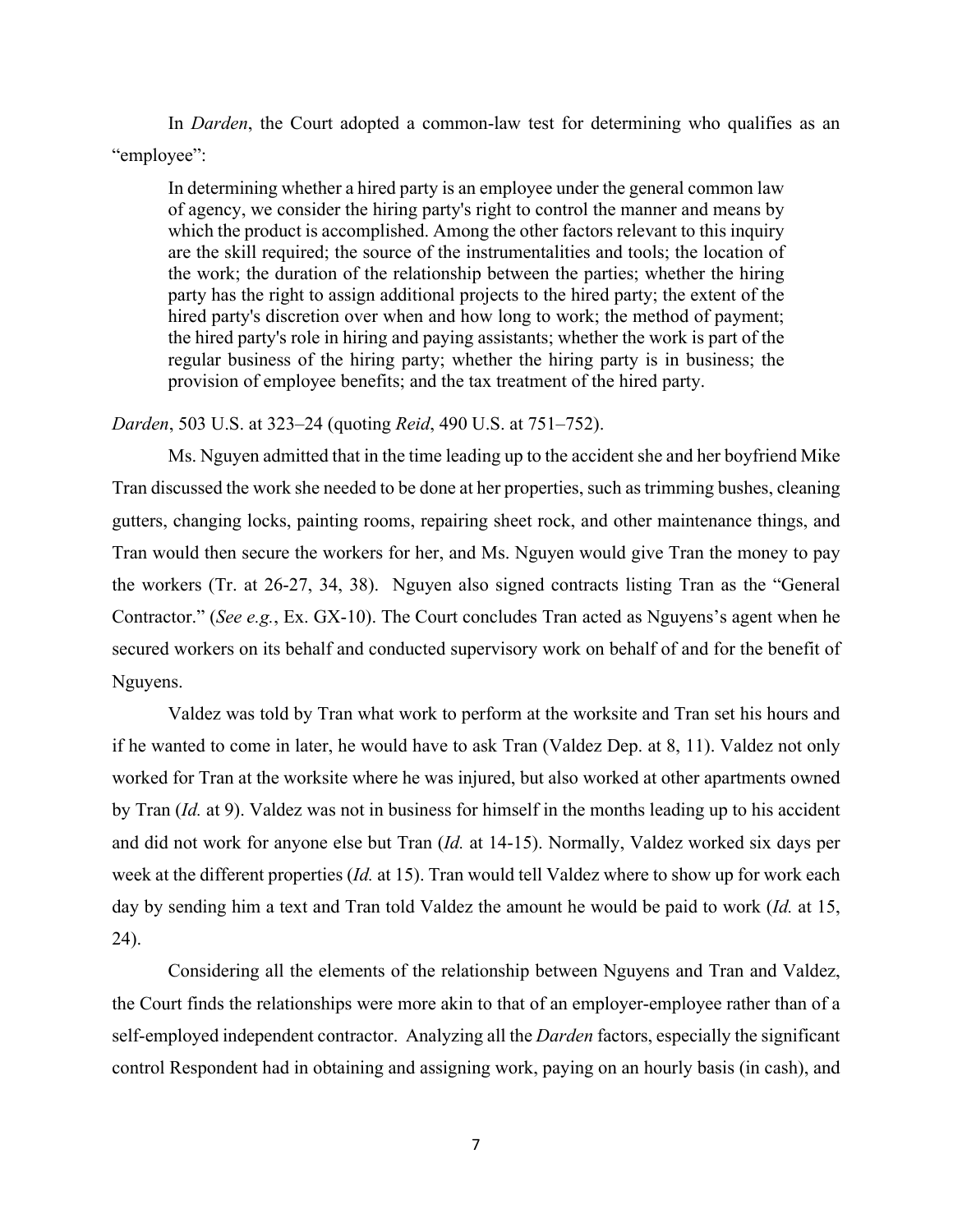providing the essential tools and supplies to complete the work, the Court finds that Tran was an agent of Nguyens and both he and Valdez were its employees for purposes of the Act.

### **B. Penalty Determination**

The Act provides that an employer who commits an "other-than-serious" violation or a "serious" violation may be assessed a civil penalty in an amount not to exceed \$7,000 but assessment of a civil penalty of some amount is obligatory "for serious" violations. *See* 29 U.S.C. § 666(b), (c). However, the Federal Civil Penalties Inflation Adjustment Act of 1990, as amended by the Federal Civil Penalties Inflation Adjustment Act Improvements Act of 2015, requires the Department of Labor to annually adjust its civil money penalty levels for inflation no later than January 15 of each year. Therefore, at the time of the issuance of the citations, the maximum penalties for both serious and other-than-serious was \$13,260. *See* 29 C.F.R. § 1903.15(d)(3), (4). For Citation 1, the Secretary proposed a penalty of \$3,978 for each item. For Citation 2, the Secretary proposed a penalty of \$2,842 for Item 1 and no penalty for Item 2.

"Regarding penalty, "the judge is empowered to affirm, modify, or vacate any or all of these items, giving due consideration in his penalty assessment to 'the size of the business of the employer . . ., the gravity of the violation, the good faith of the employer, and the history of previous violations.'" *Atlas Roofing Co. v. Occupational Safety & Health Review Comm'n*, 430 U.S. 442, 446 (1977) (*quoting* 29 U.S.C. § 666[j]). These factors are not necessarily accorded equal weight[. *J.A. Jones Constr.*, 15 BNA OSHC 2201, 2216 (No. 87-2059, 1993) (citation omitted). "The gravity of the violation is the 'principal factor in a penalty determination and is based on the number of employees exposed, duration of exposure, likelihood of injury, and precautions taken against injury.'" *Jim Boyd Constr., Inc.*, 26 BNA OSHC 1109, 1114 (No. 11- 2559, 2016) (quotation omitted).

For both Citations 1 and 2, since Nguyens had fewer than ten employees, the Secretary proposed a 70% reduction for the size of the company, which the Court finds appropriate. The Secretary did not propose any reduction for good faith, which the Court finds appropriate, since there is no evidence in the record that Nguyens had a written safety and health program, had provided any training, or had provided any fall protection. The Secretary also did not propose any reduction for history, which the Court also finds appropriate, since there were no previous inspections in the last five years.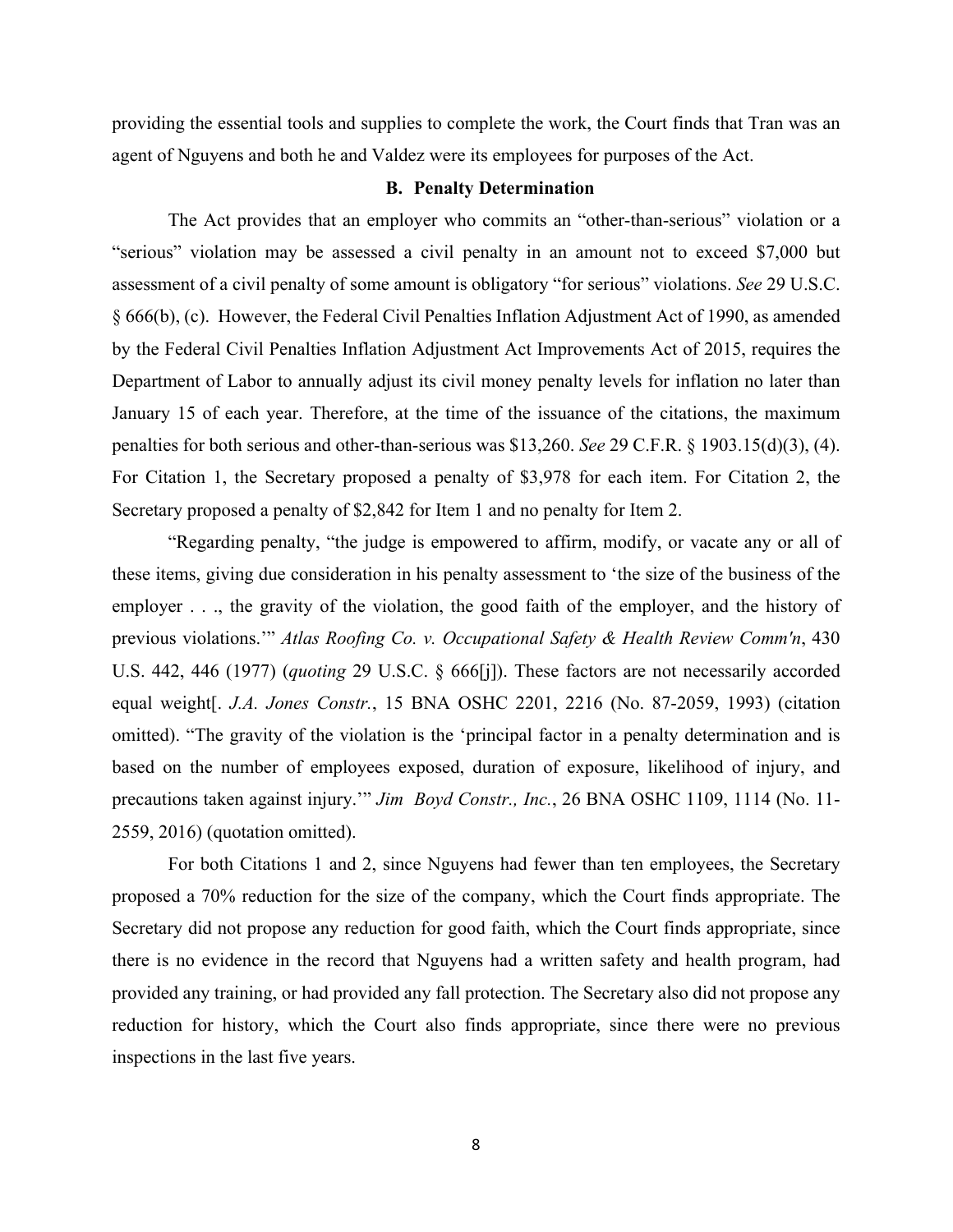As to the gravity of Citation 1, Items 1 and 2, the Secretary assessed them as "high." (Tr. 171-174; Ex. R-5). Citation 1, Item 1 was a serious violation of section 1926.501(b)(13), OSHA's fall protection standard applicable to residential construction activities, which Nguyens violated when it exposed Valdez to fall hazards of approximately 9 feet from the attic walk board to the apartment hardwood floor. Citation 1, Item 2 was a serious violation of section 1926.503(a)(1), OSHA's fall protection training standard, which Nguyens violated when it failed to train Valdez to recognize fall hazards. As to the gravity of those two violations, the Court agrees with the Secretary that both were of a "high" gravity nature based on the likelihood of injury. The Court also concludes both had a "greater probability" rating because of the duration of the exposure. Further, there is no evidence of any precautions taken against injury. Giving due consideration to the size of the business, the gravity of the violation, good faith, and history, the Court finds, based upon the record, the appropriate civil penalty for each Item in Citation 1 is \$3,978.

As to the gravity of Citation 2, Items 1 and 2, although indicating conditions that have a direct and immediate correlation to the safety and health of employees, the Secretary deemed them as minimally severe. (Tr. 171-174). Citation 2, Item 1 was an "other-than-serious" violation of 29 C.F.R. § 1904.39(a)(2), OSHA's reporting requirement standard, which Nguyens violated when it "did not report an employee hospitalization resulting from an accident that occurred on 12/1 1/2018 in the mid-morning hours." (Compl., Ex. A.) Citation 2, Item 2 was also an "other-thanserious" violation of 29 C.F.R. § 1910.134(k)(6), OSHA's respiratory protection standard, which Nguyens violated when it failed to provide the basic advisory "information required in Appendix D for an employee voluntarily wearing a filtering facepiece (dust mask) respirator while blowing loose blown-in insulation." *(Id.)* As to the gravity of those two violations, the Court agrees with the Secretary that both were of a "minimal" gravity nature based on the likelihood of injury. Giving due consideration to the size of the business, the gravity of the violation, good faith, and history, the Court finds, based upon the record, the appropriate civil penalty for Citation 2, Item 1 is \$2,842 and no civil penalty for Item 2. Accordingly,

## **IV. ORDER**

**IT IS HEREBY ORDERED THAT** Citation 1, Items 1 and 2 are both **AFFIRMED** as serious violations and Nguyens is **ASSESSED** and directed to pay to the Secretary a civil penalty of \$3,978 for each item.